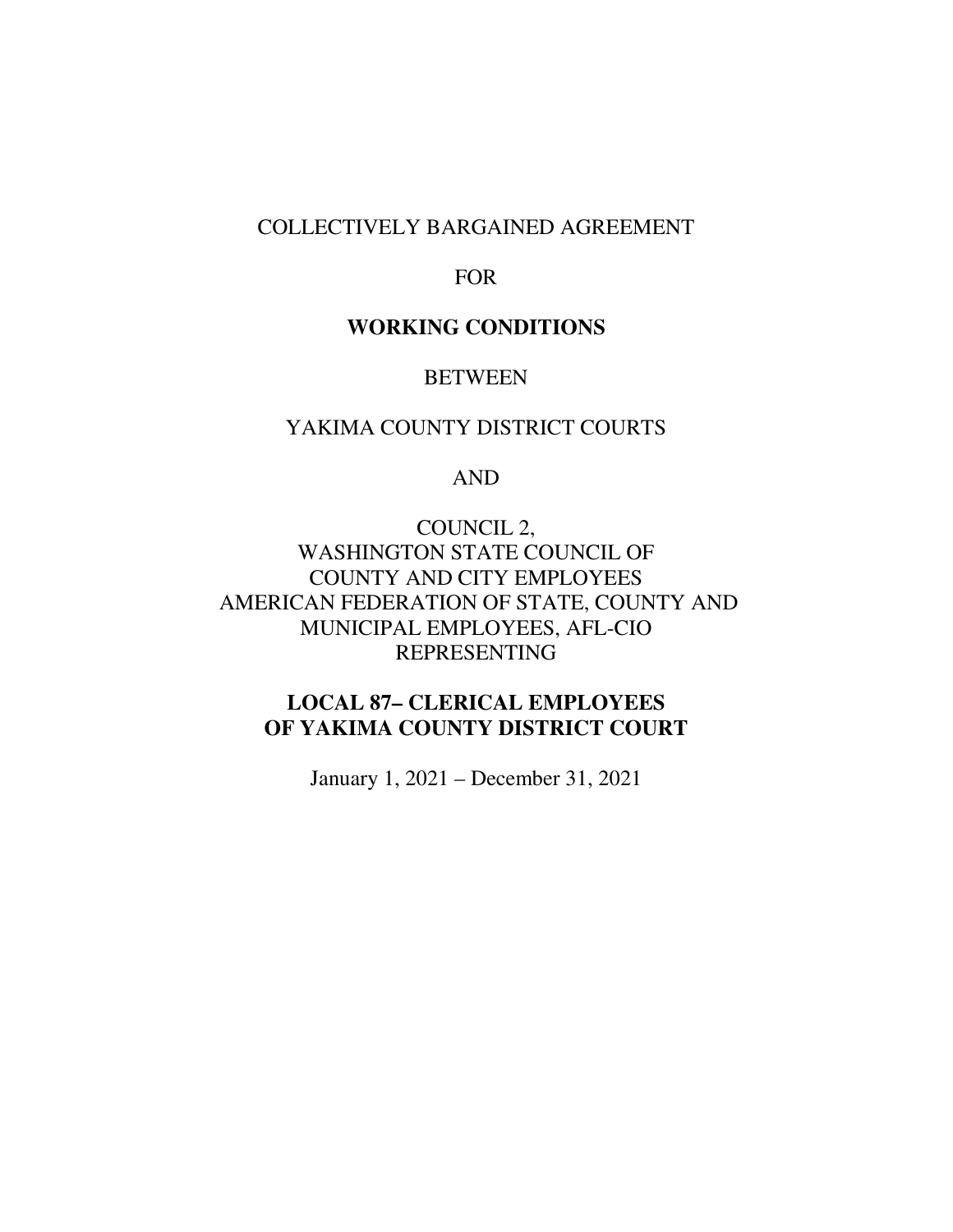# **Table of Contents**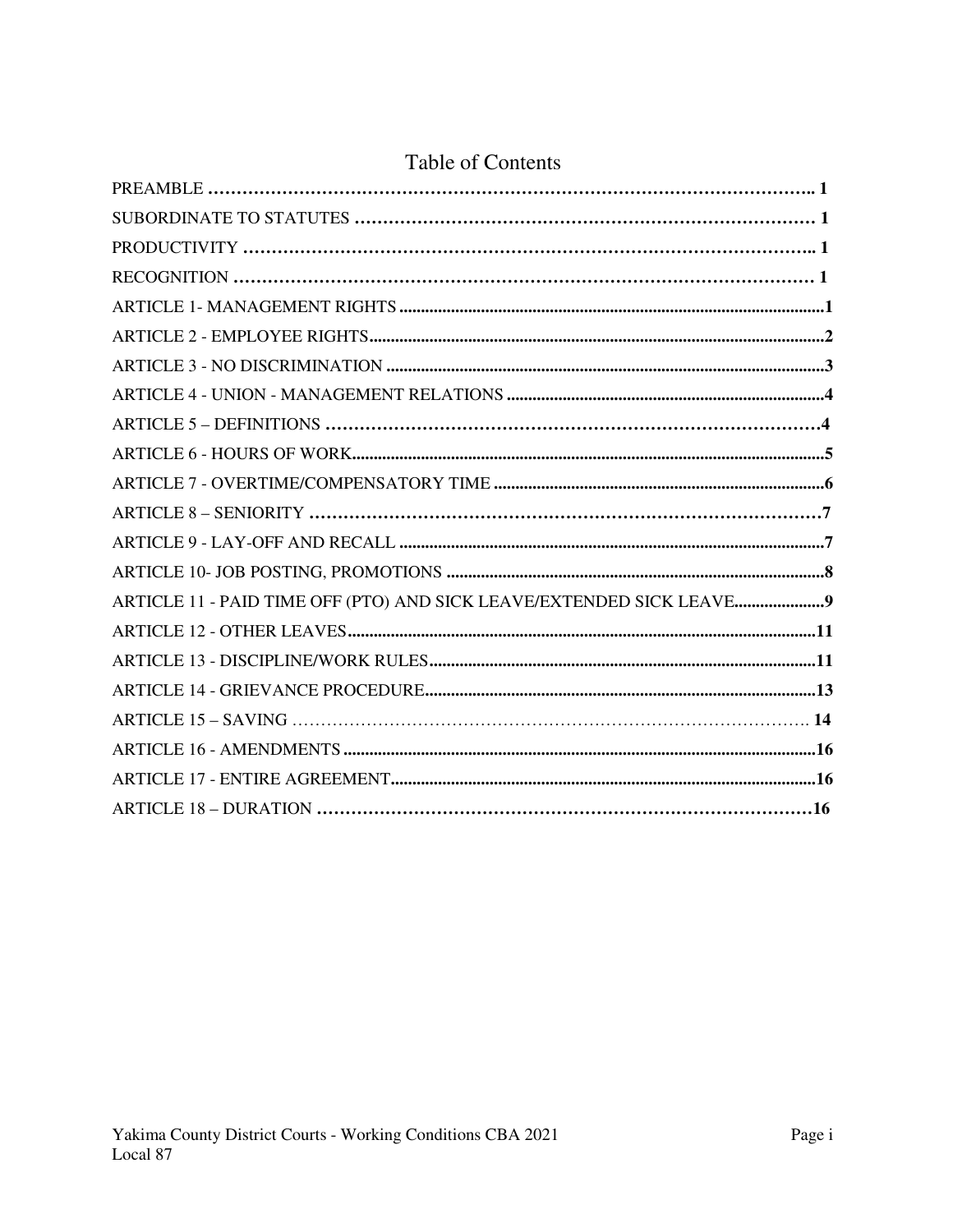#### **PREAMBLE**

This Agreement entered into by the County of Yakima, specifically, Yakima County Courts, hereinafter referred to as the Employer, and Council 2, of the Washington State Council of County and City Employees, representing, Local 87of the American Federation of State County and Municipal Employees, AFL-CIO, referred to as the "Union," has as its purpose the promotion of harmonious relations between the Employer and the Union, the establishment of an equitable and peaceful procedure for the resolution of differences, and the establishment of employment working conditions.

#### **SUBORDINATE TO STATUTES**

This Agreement shall be subordinate to the ordinances, resolutions, and regulations governing the Employer and to the statutes of the State of Washington. However, an ordinance relating directly to working conditions, insofar as it applies to employees covered by this Agreement, may not be changed during the term of the Agreement unless the Employer notifies the Union of the change and, upon request of the Union, negotiates concerning the change.

#### **PRODUCTIVITY**

The Employer and the Union agree to work together to meet the production requirements of each department, to provide the public with efficient and courteous service, to encourage good attendance of employees, and to promote a climate of labor relations that will aid in achieving a high level of efficiency.

#### **RECOGNITION**

The Employer recognizes the Union as the exclusive collective bargaining agent for all regular full time, regular part time, and probationary clerical employees of the Yakima County District Court of Yakima County, excluding Administrators, Managers, confidential employees, of the Employer for which the Union has been certified in Labor and Industries Case S.K.-1447 as collective bargaining representatives as provided by RCW 41.56, Public Employee's Collective Bargaining Act.

#### **ARTICLE 1 - MANAGEMENT RIGHTS**

- 1.1 The Union recognizes the prerogative of the Employer to operate and manage its affairs in all respects in accordance with its responsibilities, lawful powers, and legal authority. All matters not expressly covered by the language of this Agreement, or other written agreements with the Union, shall be administered by the Employer in accordance with the Employer's prerogative.
- 1.2 The Employer's prerogatives include, but are not limited to, the following matters:
	- A. The right to establish lawful work rules and procedures.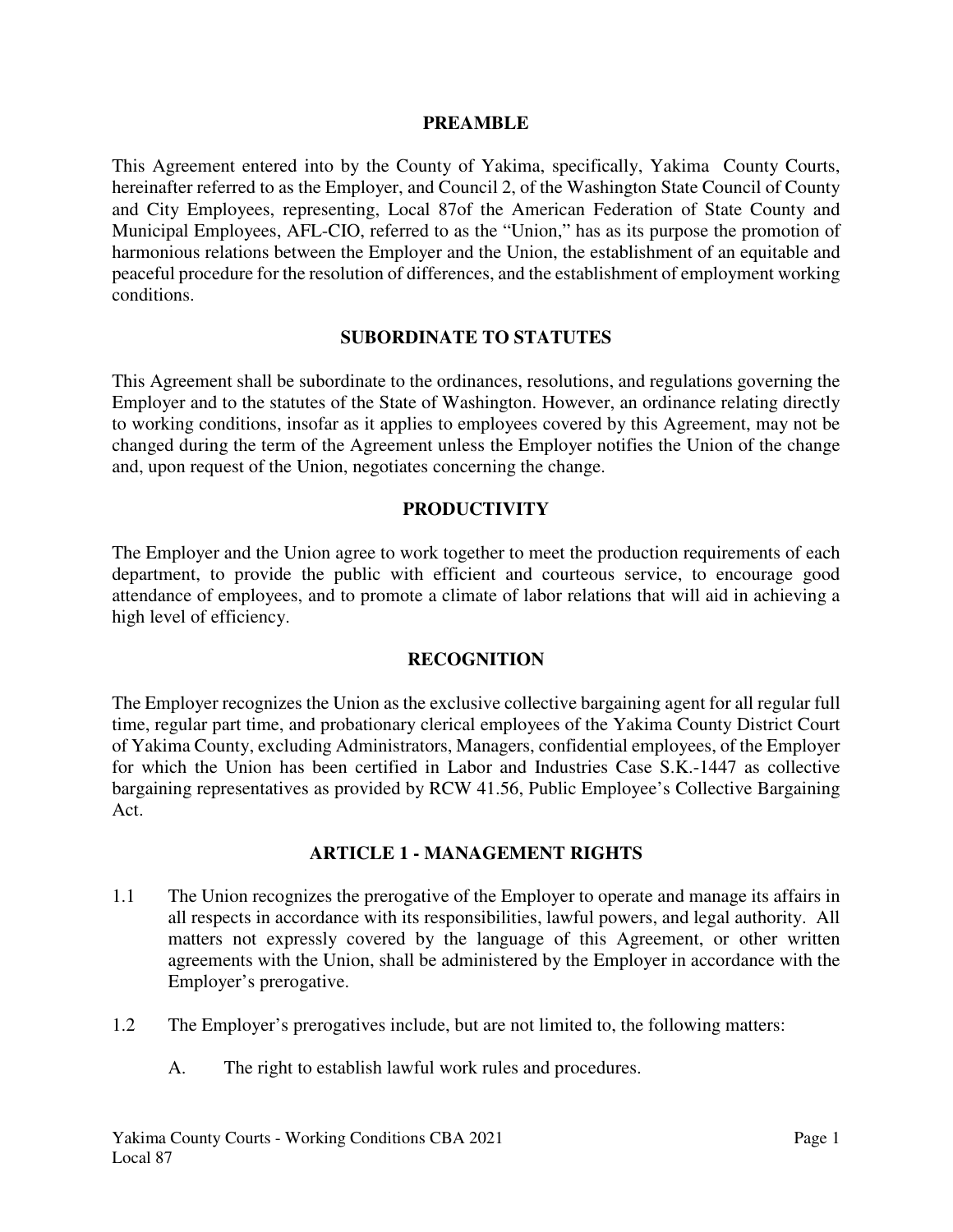- B. The right to schedule work and overtime work, and the time, place, methods and processes by which the work is to be performed in a manner most advantageous to the Employer.
- C. The right to hire, transfer, lay off and promote employees as deemed necessary by the Employer in accordance with the provisions of this Agreement.
- D. The right to discipline, suspend or discharge an employee for just cause in accordance with the provisions of this Agreement.
- E. The right to determine the size and composition of the work force and to assign employees to work locations and shifts.
- F. The right to assign employees incidental duties connected with operations, not enumerated in job descriptions.
- G. The right to take actions as may be necessary to carry out Employer services in emergencies.
- 1.3 Nothing in this Agreement shall be interpreted to detract from or circumscribe the trust placed in the Yakima County Judges, and the rights and obligations owed by them to the electorate.
- 1.4 Notwithstanding any other provisions of this Agreement, the Employer may take actions necessary to comply with the Americans with Disabilities Act.

# **ARTICLE 2 - EMPLOYEE RIGHTS**

#### 2.1

- A. Pursuant to their Weingarten and Loudermill rights, employees may request the presence of a union representative at any meeting between Management and the employee if the meeting is called for disciplinary reasons. The unavailability of the union representative shall not delay the meeting for more than three days. The union representative's absence shall not impede, delay, or preclude immediate action by Management as allowed by Article 15 on Discipline and Work Rules. Questioning of an employee during a Weingarten meeting may be recorded, subject to mutual agreement. Upon request, a copy of any recording made during the Weingarten interview shall be provided to either party.
- B. An employee shall be given the opportunity to sign evaluative and disciplinary materials placed in the employee's personnel file to show that the employee has read the material.
- C. Employees have the right to attach rebuttals to any evaluative and disciplinary materials in their personnel file.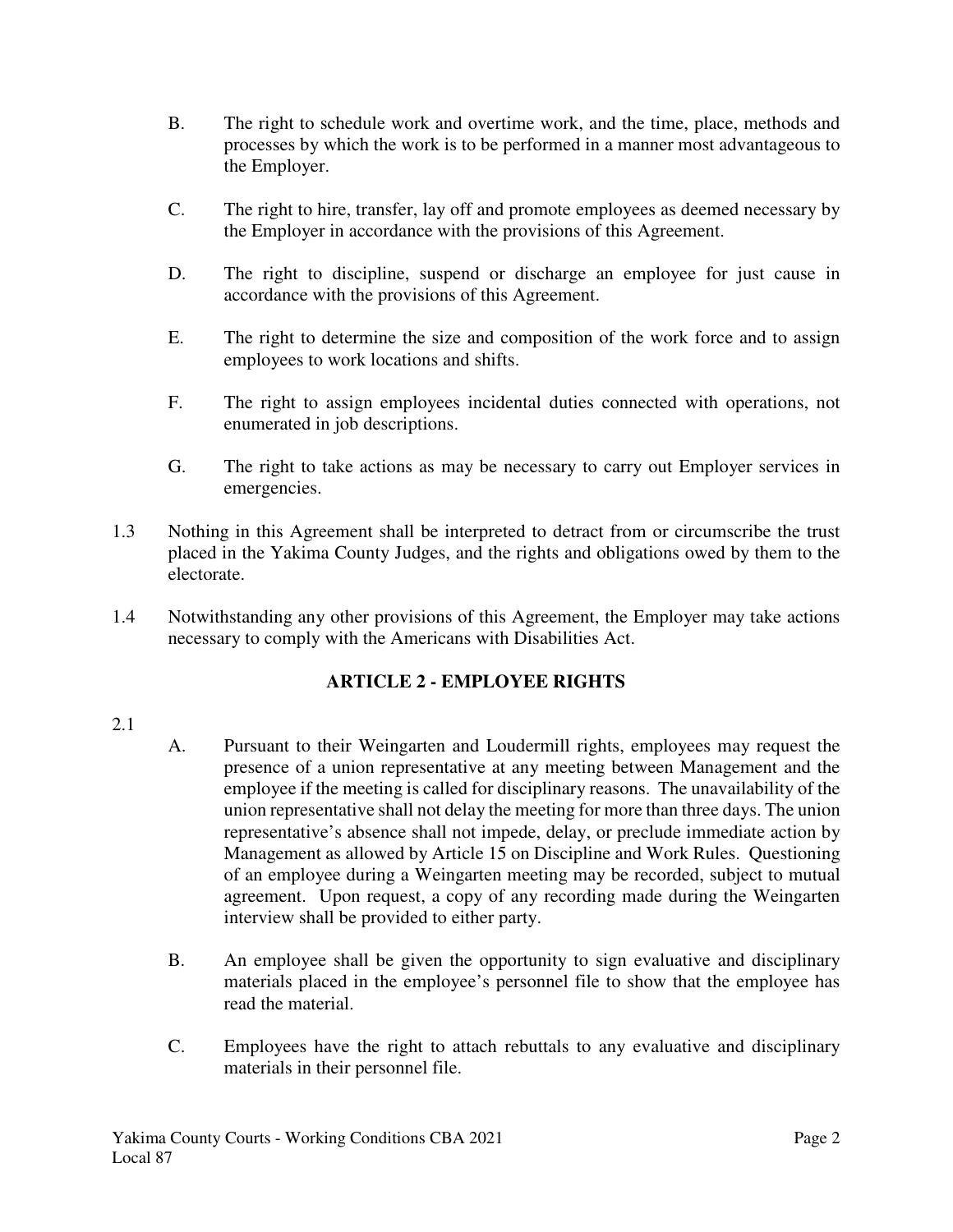- D. Employees shall take the initiative to schedule a meeting with Department of Human Resources staff to purge outdated materials from their personnel file.
- 2.2 Employees have the right to examine their personnel file as is maintained by the Yakima County Human Resources Department. An authorized representative of the Union may examine an employee personnel file if the employee so authorizes in writing. A copy of any material placed into an employee's file relating to job performance or personal character shall be given to the employee.
- 2.3 Safe and healthful working conditions are recognized as mutually beneficial to internal employees and Employer. Employees may report what they believe to be an unsafe and unhealthy working condition to Management or to the Central Safety Committee. Management shall investigate and report the results of investigations of alleged unsafe working conditions to the Central Safety Committee.
- 2.4 The Employer shall post a complete set of work rules on the County's internal employee website. Work rules, policies and procedures specific to District Court may also be circulated to employees by the District Court Administrator via email. Employees shall familiarize themselves with the rules. If the Employer proposes to change existing rules or add new rules, the Employer shall give notice to the Union of the proposed changes or additions and provide a reasonable opportunity for the Union to request a labor/management meeting to discuss the proposal. Employees will be given at least seven days notification prior to a new rule becoming effective. A change in work rules is significant if it affects hours of work, working conditions, benefits, or if violation of the changed work rule could result in a person being subjected to discipline. The Employer may adopt new or amended rules without notice to the union in the event of a bona fide emergency.
- 2.5 Any complaint involving the application of new or existing rules or the collective bargaining agreement shall be resolved through the grievance procedure. Any employee within the bargaining unit who may feel aggrieved may seek remedy by the grievance procedure provided in this Agreement.

## **ARTICLE 3 - NO DISCRIMINATION**

3.1 There shall be no discrimination by the Employer or the Union against any employee or applicant for employment on account of membership or non-membership in the Union, race, religion, creed, sex, color, national origin, age, marital status, sensory, mental or physical handicap or sexual orientation unless based upon a bona fide occupational qualification. No employee will be required to make a contribution to a political party or to a candidate for political office.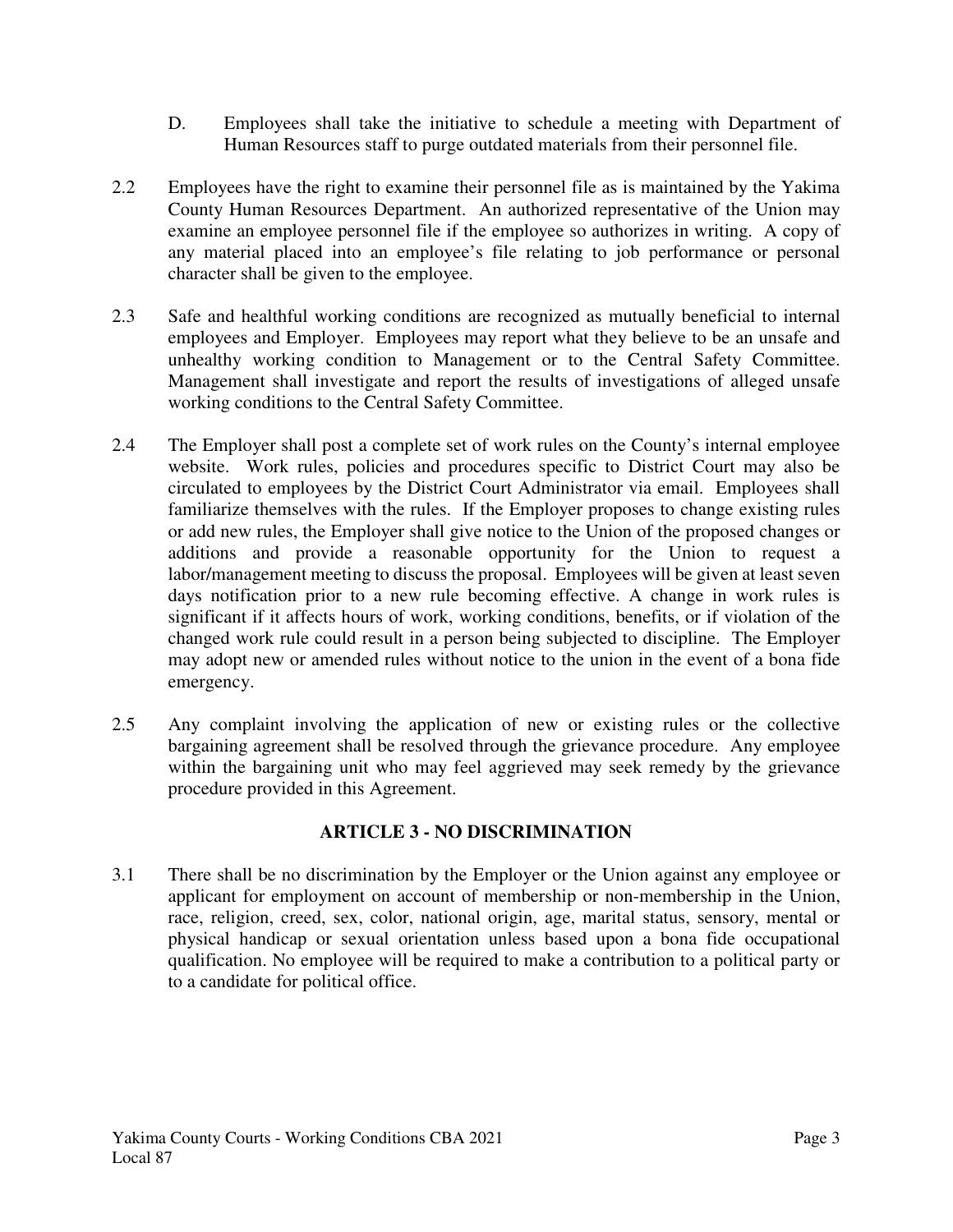#### **ARTICLE 4 - UNION - MANAGEMENT RELATIONS**

- 4.1 All collective bargaining with respect to hours and general working conditions shall be conducted by authorized representatives of the Union and authorized representatives of the Employer.
- 4.2 Agreements reached between the parties to this Agreement shall become effective only when signed by designated representatives of the Union and the Employer.
- 4.3 Labor management meetings may be scheduled, at which time matters involving hours and working conditions affecting employees covered by this Agreement will be discussed.
	- A. Meetings may be scheduled at a mutually agreeable time, but not later than fifteen working days from the date of request for a meeting. Requests shall be in writing and contain the items at issue. The request shall be sent to the District Court Administrator with a copy to the Presiding Judge or his or her designee.
	- B. Prior to the meeting, a written agenda shall be prepared by the party requesting the meeting. The agenda may be supplemented by additions made by the other party. The Employer shall furnish the Union with a copy of the final agenda three working days prior to the date of the meeting, when practicable.
	- C. Disposition of matters covered in a labor management meeting shall not contradict, add to, or otherwise modify the terms and conditions of this Agreement.
	- D. The Employer may require that the meeting be held during non-working hours.
- 4.4 Bulletin Board: The Employer agrees to furnish and maintain a suitable bulletin board, in a convenient location, to be used by the Union for sanctioned union notices only.

## **ARTICLE 5 - DEFINITIONS**

- 5.1 The following definitions apply throughout the Agreement unless the context indicates another meaning:
	- A. Anniversary Date: Original entry date into County Service as adjusted by leave without pay or break in service.
	- B. Discharge/Dismissal: The termination of employment of an employee by the Employer.
	- C. Employees defined as follows:
		- 1) Regular Full-Time: An employee shall be considered a regular full-time employee if he or she performs bargaining unit work on a full-time basis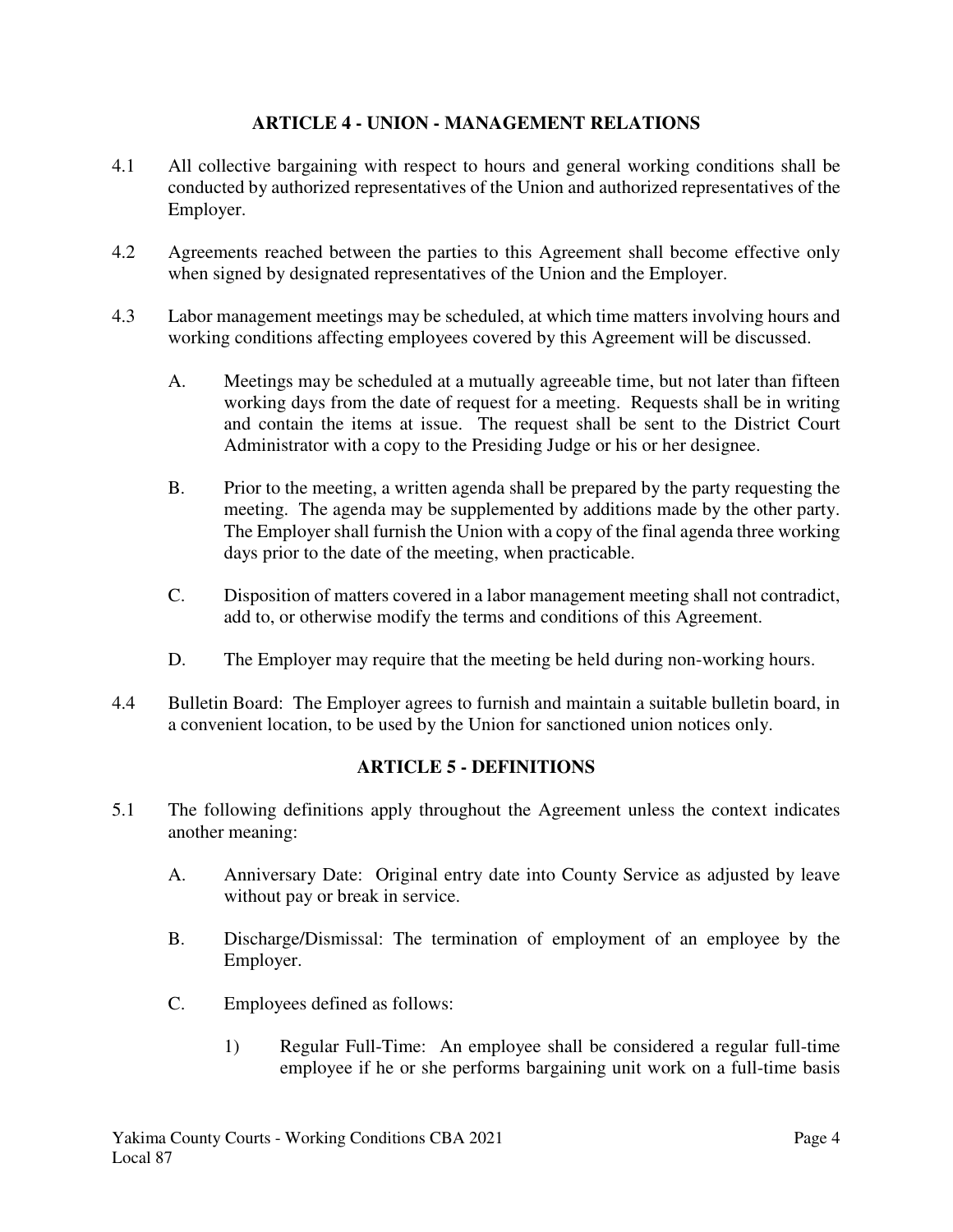(37.5 to 40) hours per week) and has successfully completed a probationary period.

- 2) Regular Part-Time twenty (20) hours and over: Employees who perform bargaining unit work on a scheduled basis, for twenty (20) hours or more per week but less than full-time and who have completed a probationary period.
- 3) Regular Part-Time less than twenty (20) hours: Employees who perform bargaining unit work for less than twenty (20) hours per week on a scheduled basis or for a sufficient period of time during each week to demonstrate a substantial and continuing interest in employment.
- 4) Extra Help: Employees who work for a period of less than five months during a calendar year, less than 650 hours per calendar year intermittently, or in a temporary assignment up to a year in projects with an end in sight, during the absence of a regular employee or when employment is necessitated by work load peaks. This category is inclusive of student, casual, and seasonal employees. Extra Help employees are not in the bargaining unit and are not covered by this Agreement. Extra Help employees are covered by the County Extra Help Policy.
- D. Position: A group of duties and responsibilities normally assigned to an employee.
- E. Probationary Period: The trial period of employment following appointment to a position shall continue for up to twelve (12) months unless sooner terminated or satisfied. The Employer may extend the probationary period up to two months, and the Union will be notified by the Employer. Probationary employees are subject to termination without just cause and without any recourse.
- F. Office Supervisor(s): A term referring to the District Court Office Supervisor(s).

# **ARTICLE 6 - HOURS OF WORK**

- 6.1 Regular Hours: The regular hours of work each day shall be consecutive except for interruptions for rest and lunch periods. References to consecutive hours of work in the balance of this Article shall be construed to include rest and lunch periods.
- 6.2 Work Week: The regular work week shall consist of five consecutive work days, Monday through Friday, inclusive; provided, however, if it is determined by the Employer involved, that a need exists for a change in the work schedule of certain employees within certain departments, the regular work week may be established to consist of four consecutive work days.
- 6.3 Work Day/Shift, General: The Employer shall exercise its prerogative in determining the number of hours to be worked in each work day. Regular hours may be varied in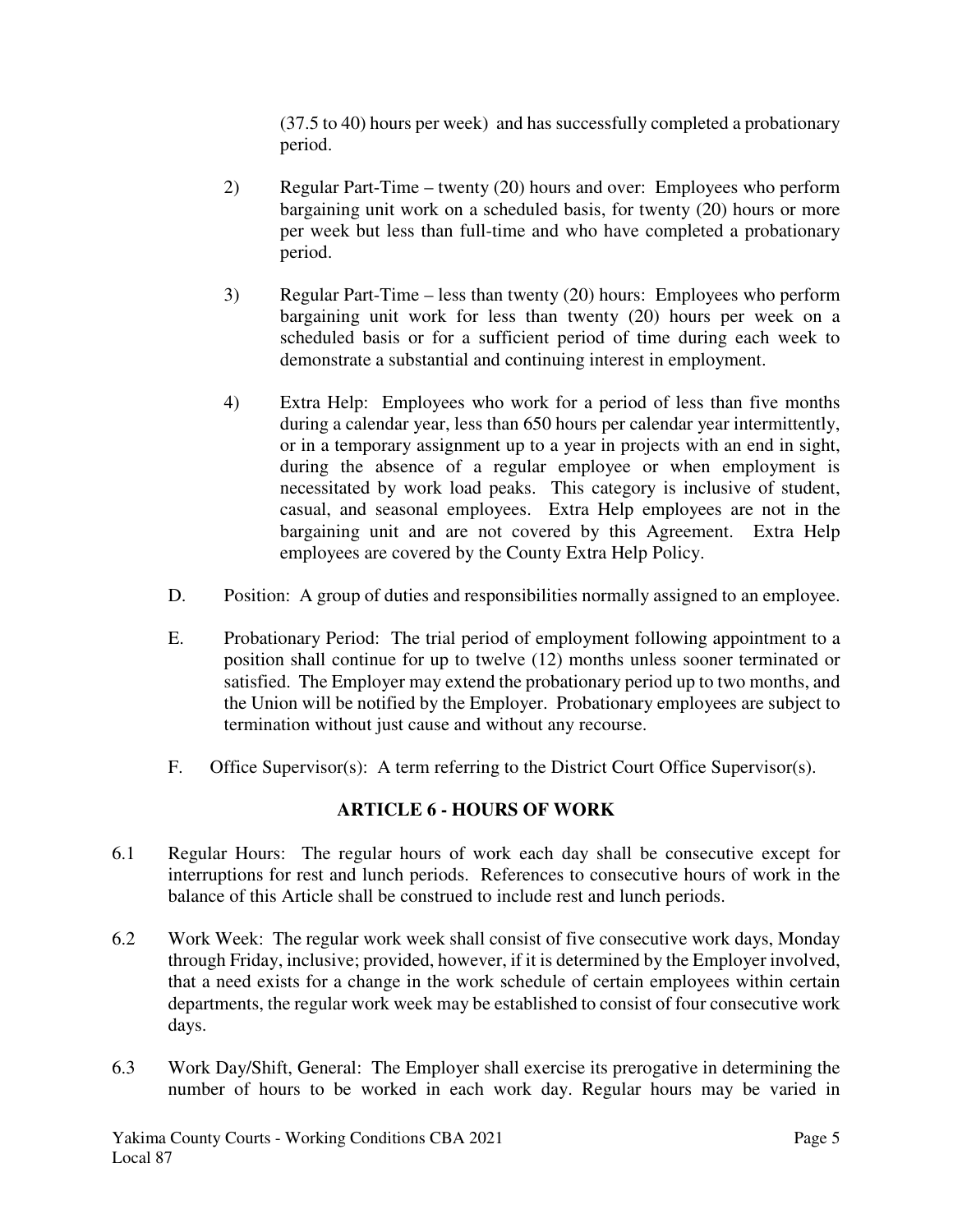accordance with the different work requirements of certain departments. The options for consecutive hours of work include; seven and one-half consecutive hours of work, eight consecutive hours of work, ten consecutive hours of work, within the twenty-four-hour period.

- 6.4 Any change in the regular work schedule will require no less than a fifteen day prior notice to the affected employee; provided, however, in the case of an emergency, prior notice shall consist of however much time is practicably available to the Employer.
- 6.5 In-House Postings for Vacancies
	- A. Where two or more in-house employees apply for the same in-house vacancy, qualifications, seniority and past job performance will be taken into consideration upon the decision to fill the position or job assignment.

## **ARTICLE 7 - OVERTIME/COMPENSATORY TIME**

- 7.1 All overtime must be properly authorized by an Office Supervisor(s) or designee.
- 7.2 Overtime shall be distributed as equally as practical among employees within a department. No employee will be required to cancel a scheduled shift to avoid payment of overtime. However, the Employer reserves the right to change shifts as needed for emergency operations. In case of an emergency where an employee works considerable overtime, a scheduled shift may be changed or canceled to provide the employee with adequate time to rest.
- 7.3 Employees may elect to receive payment for overtime by way of compensatory time off. Compensatory time shall be granted at such times and in such time blocks as are mutually agreed upon between the employee and Office Supervisor(s); permission to utilize compensatory time off shall not be unreasonably denied if operating requirements will not be adversely affected.
- 7.4 Compensatory time may be carried over from one (1) calendar year to the next by mutual consent between the employer and the employee.
- 7.5 Employees will receive payment for overtime worked in the payroll cycle encompassing the work period in which the overtime was actually worked if doing so is feasible under the Employer's payroll system. In all other instances, overtime will be paid to employees in the following payroll cycle. This section shall not apply to overtime for which Employees have elected to be compensated for in compensatory time off pursuant to Section 7.3.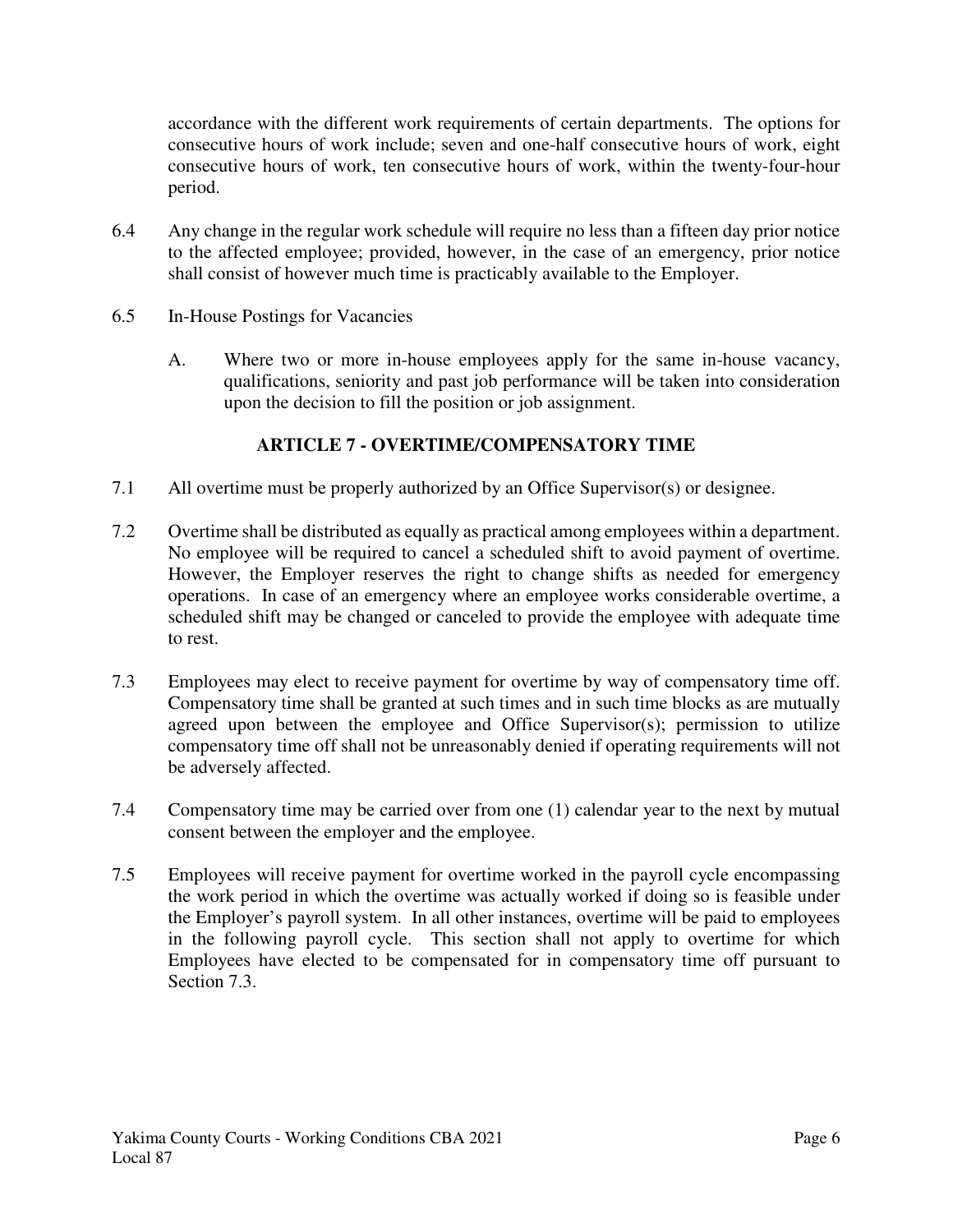#### **ARTICLE 8 - SENIORITY**

- 8.1 Bargaining Unit Seniority: Bargaining Unit Seniority according to this Agreement shall consist of the continuous service of an employee since the last date of hire with the County in a position covered by this Agreement.
- 8.2 Classification Seniority: Classification Seniority according to this Agreement shall consist of the continuous service of an employee since the last date of hire with the County in a classification in a position covered by this Agreement.
	- A. The classification seniority for an employee reclassified pursuant to Article 10 of this Agreement shall commence six (6) months prior to the effective date of the reclassification.
- 8.3 No employee may have bargaining unit seniority or classification seniority established prior to satisfactory completion of the probation period. The employee's earned bargaining unit seniority and classification seniority shall not be lost because of absence due to illness, authorized leave of absence, or temporary lay-off. In the case of lay-off, the employee will not earn bargaining unit seniority or classification seniority during the period of absence. In the case of authorized leave of absence without pay, the employee will not earn bargaining unit seniority or classification seniority during the period of absence if the period of absence in any pay period is more than half of the employees scheduled work hours for the pay period. Bargaining unit seniority and classification seniority terminate when an employee resigns, retires, is discharged or is not rehired within one year of layoff.

## **ARTICLE 9 - LAY-OFF AND RECALL**

- 9.1 The District Court Judges and the District Court Administrator, in consultation with the Human Resources Department, shall be the sole determiners of when layoffs are necessary. Although not limited to the following, layoffs shall ordinarily be for lack of work and/or lack of funds. If it is determined that layoffs are necessary, employees in the affected classification(s) will be laid off, by department, in the following order:
	- A. Extra Help employees, inclusive of short term, intermittent, temporary student, casual, seasonal and project workers;
	- B. Probationary employees; and
	- C. In the event of further reductions in force, employees will be laid off from the affected job classifications, giving initial consideration to bargaining unit seniority; provided, however, consideration shall also be given to employee work history and performance as documented in the personnel file maintained by the County Human Resources Department, and the ability of retained employees to perform remaining work available without further training. When two or more employees have relatively equal performance, work experience, skill, and ability to do the work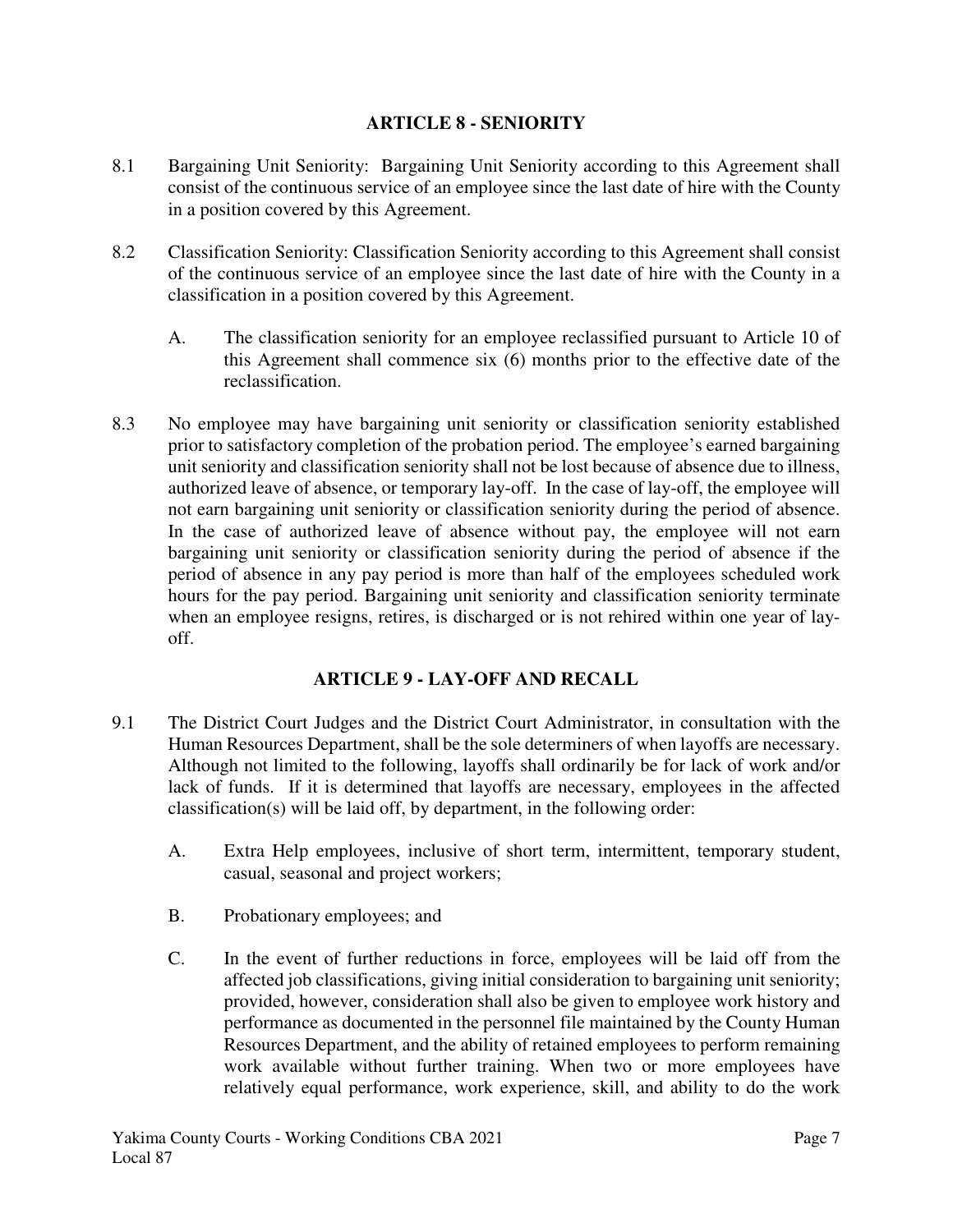without further training, as determined by the Employer, the employee(s) with the least bargaining unit seniority will be laid off first.

- D. Employees shall be provided with two (2) weeks' notice of their layoff status.
- 9.2 Employees who are laid off shall be placed on recall status for a period of fifteen (15) months. If there is a recall, employees who are still on recall status shall be recalled in the inverse order of their layoff.
- 9.3 When an employee is recalled, the Employer will send a certified letter to the employee, advising the employee of the recall. An employee interested in returning to work must respond within five (5) calendar days after receiving the letter, either by written communication to the Employer or by personal notification.
- 9.4 Employees on lay-off status who have been recalled to the classification from which they have been laid off and have refused, shall be removed from recall status.
- 9.5 Benefits shall not accrue during lay-off. Employees recalled and who accept the recall within fifteen (15) months from the date of the layoff shall have previously accrued bargaining unit seniority, classification seniority, and sick leave prior to layoff restored. Recalled employees shall not be required to serve an additional probationary period.

# **ARTICLE 10 - JOB POSTING, PROMOTIONS**

- 10.1 Job Posting: The District Court Judges, or the District Court Administrator shall be the sole determiner as to the need or necessity to fill any vacancy or new position.
	- A. If Management determines the need to fill a vacancy or new position, the opening shall be posted for seven (7) calendar days, with copies to be posted within the affected department and on the central employee notice bulletin board in the Courthouse. A copy of the announcement will also be mailed to the Union and employees on layoff status.
	- B. All employees covered by this Agreement are eligible to apply for any posted position. Applications must be completed and submitted to the Human Resources Department on or before the closing date.
	- C. The District Court Judges or the District Court Administrator shall have the right to make a selection of the applicant for the position based on ability, past performance, experience and competence.
	- D. If a vacancy occurs in a position with the same job classification and minimum requirements of a prior job announcement, the District Court Judges or the District Court Administrator may select a candidate from the applicant pool from the previous recruitment. The vacancy must occur within ninety (90) days of the closing date of the previous job announcement.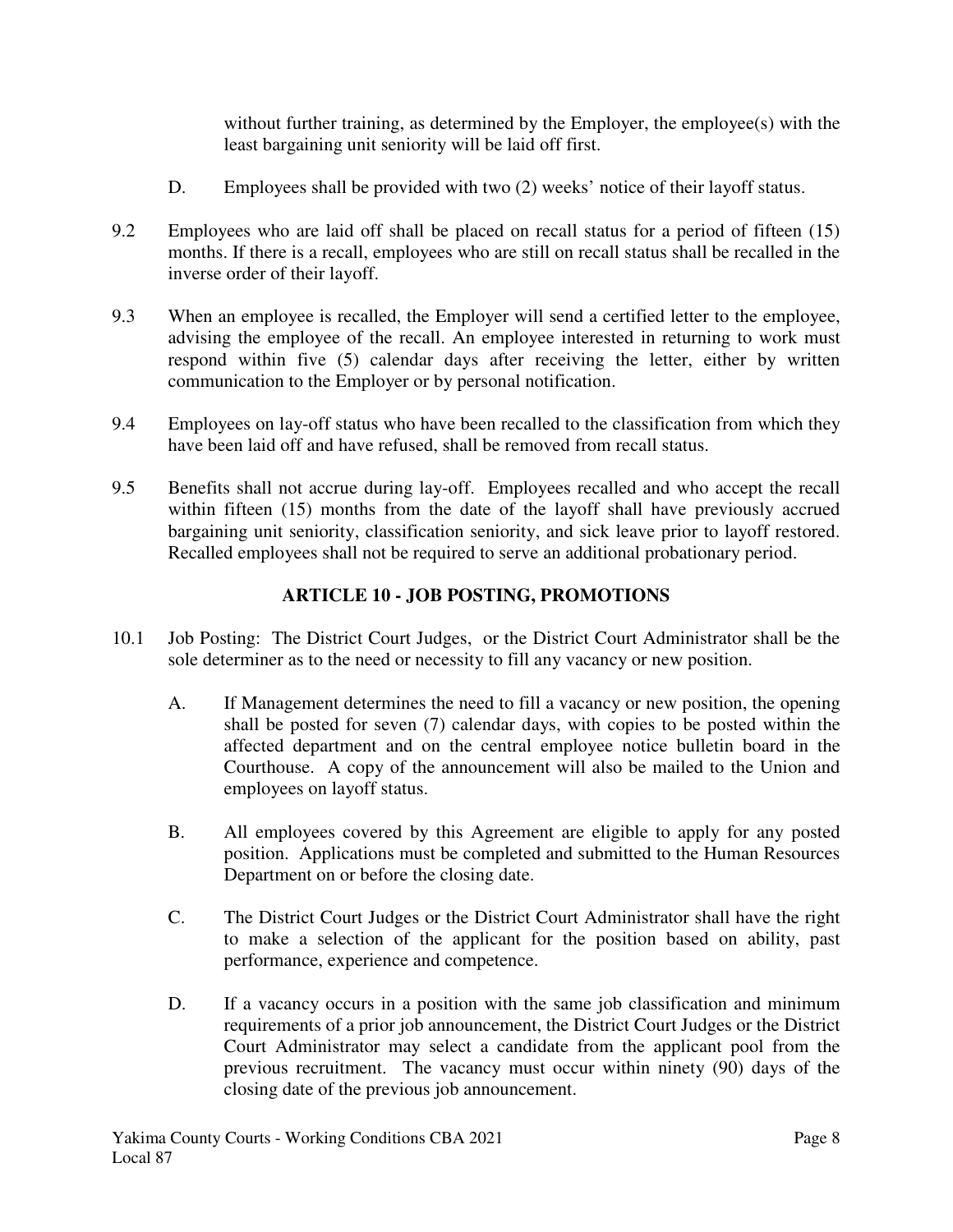- 10.2 Promotions: Insofar as practical, first consideration shall be given to applicants within the department when promotional vacancies occur. Second consideration will be given to applicants from other County departments. First consideration and second consideration does not necessarily mean the Employer is obligated to fill the promotional vacancy with an existing Department employee and/or an existing other County department employee. The Employer seeks to fill the vacancy with the best qualified applicant. In the event the Employer determines the vacancy would be better filled by a more qualified applicant from outside County employment (general public), then the Employer has the right to make such a selection.
	- A. An employee who is promoted within a department or to a position in another department, and fails to satisfactorily complete the applicable performance probation period, may revert to a vacant position, if available, in the former classification.

# **ARTICLE 11 - PAID TIME OFF (PTO) AND SICK LEAVE/EXTENDED SICK LEAVE**

- 11.1 Scheduling and use of PTO Leave
	- A. PTO leave shall not be taken without prior approval by the employee's supervisor or designee. An employee may take all or any portion of the PTO leave at any time, providing the total continuous working days of PTO leave taken shall not exceed 320 hours, after which time, if not taken, shall lapse pay period by pay period. Employees are not permitted to use PTO leave in excess of their accrued balance. Leave may be charged against an Employee's current leave accrual balance in quarter-hour increments. Leave may not be taken before it is accrued. Any leave taken prior to accrual of such leave shall be considered a leave of absence without pay and deducted from the employee's monthly paycheck. Employees will be allowed to take PTO leave, if at all possible, when desired. PTO leave should be scheduled as far in advance as possible. A two-week prior notice is customary and usual for leaves of five (5) or more days in length, but not required.
	- B. PTO leave may be used for any purpose; however, employees must comply with the leave request/reporting requirements for leave used in conjunction with state and federal family medical leave laws. If possible, an employee requesting PTO must make a written request in advance. The supervisor shall consider the request and shall approve or deny it. A medical release may be required before the employee is permitted to return to work, if the employee has been absent for more than three (3) consecutive days due to the employee's injury or illness.
	- C. PTO leave use will be approved when conditions of the Federal Family and Medical Leave Act, Washington Family Leave Act and/or Washington Family Care Act are met.
- 11.2 Reporting and Use of Sick Leave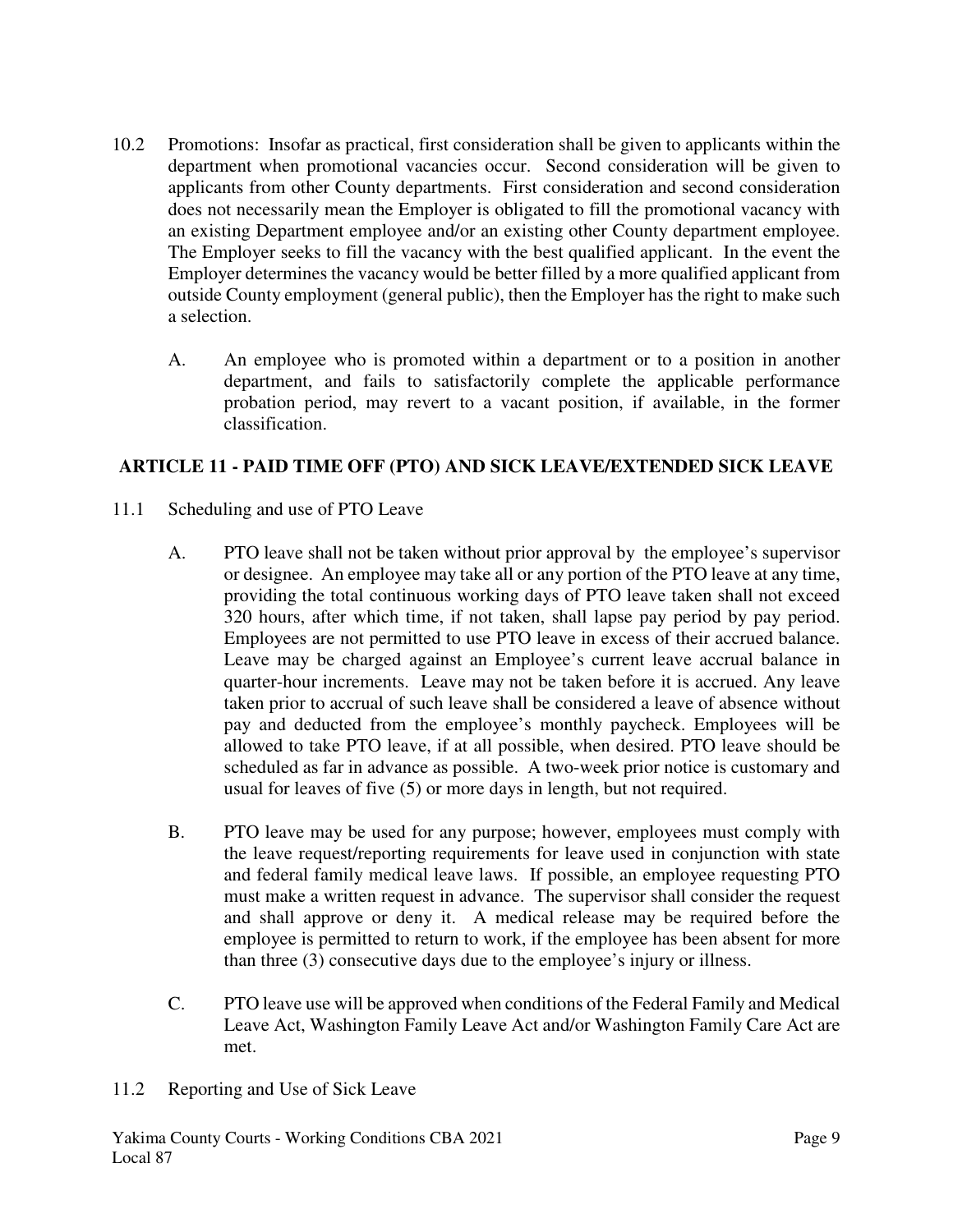- A. Reporting: Any employee who, for any reason, must take sick leave shall, as soon as possible, notify his or her immediate supervisor, or the District Court Administrator. A doctor's certification of illness may be required of the employee, at the time the employee returns to work, when absent because of illness or injury.
- B. Sick leave may be taken for any of the following reasons:
	- 1) Illness or injury or temporary disability (such as during pregnancy) which incapacitates the employee to the extent that work can no longer be performed.
	- 2) Doctor appointments for employees or dependents under the age of eighteen (18).
	- 3) When the employee's attendance is required to care for the employee's spouse, registered domestic partner, child, step-child, parent, parent-in-law or grandparent with a health condition requiring treatment or supervision, or for medical emergency purposes.
	- 4) An employee may use accrued sick leave if the employee's attendance is required to care for a brother, sister, grandchild, or step-grandchild, which leave shall be limited to three (3) days in any one instance. Sick leave may not be used to care for an aunt, uncle, cousin, niece, nephew, unless living in the employee's household, in which case the three (3) day limitation would apply.
	- 5) Employees may only use the actual number of days sick leave accumulated.
	- 6) Sick leave cannot be claimed for the employee on PTO leave or compensatory time, unless the employee immediately notifies the Employer of the illness. Upon return to work, the employee may be required by the Employer to present a written doctor's certification stating the nature, extent and length of the illness.
	- 7) Employees may use five (5) days of sick leave for bereavement leave for death in the immediate family. "Immediate family" includes only persons related by blood or marriage or legal adoption, specifically and limited to wife, husband, registered domestic partner, parent, parent-in-law, grandparent, brother, sister, child, step-child, grandchild or step-grandchild of the employee, not aunt, uncle, cousin, niece, or nephew unless living in the employee's household.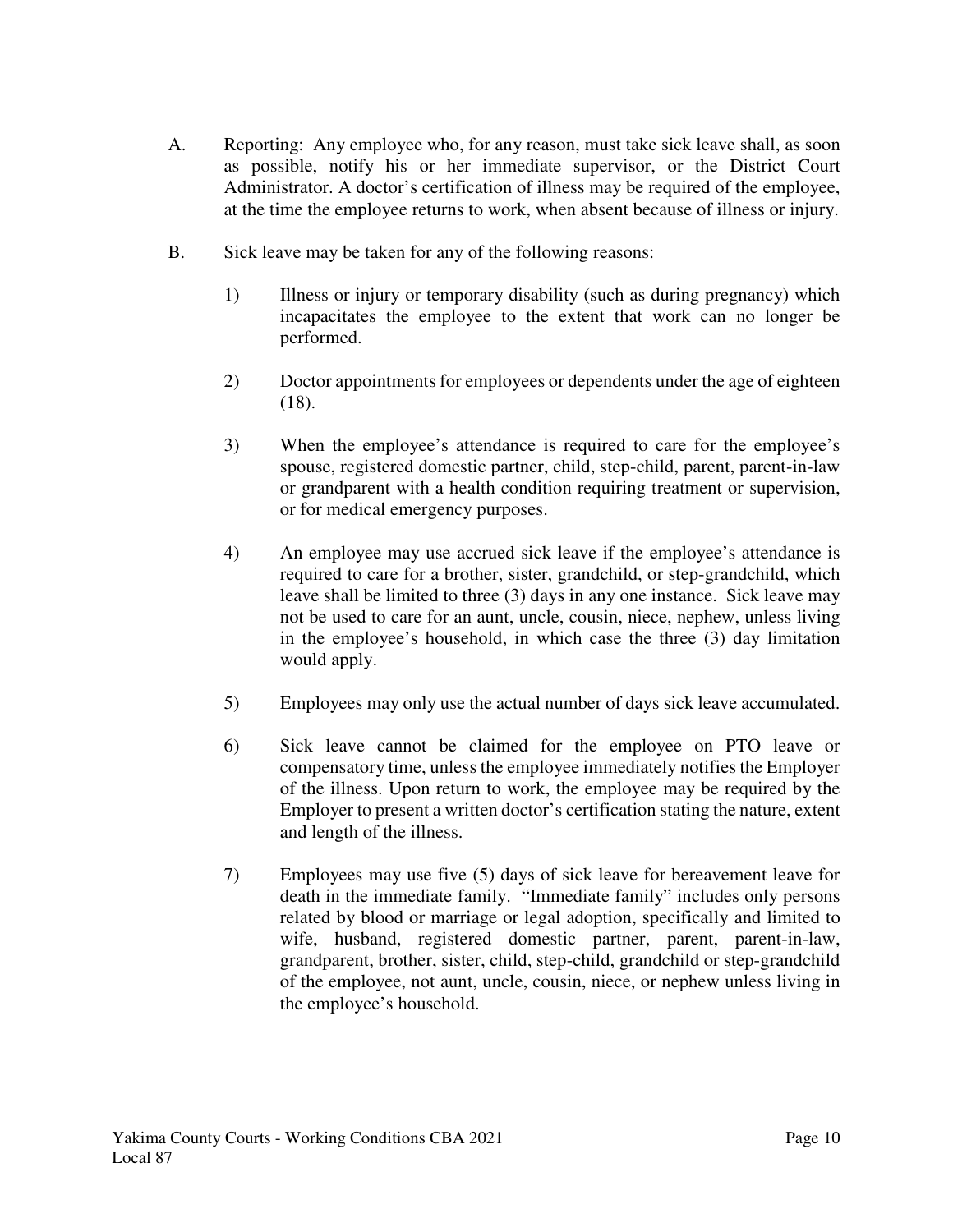#### **ARTICLE 12- OTHER LEAVES**

12.1 Requests for leave of absence without pay may be granted by the District Court Administrator for a period not to exceed six months. The employee shall submit a request for leave without pay, in writing to the District Court Administrator stating the reason for the request and expected length of the absence.

#### **ARTICLE 13 - DISCIPLINE/WORK RULES**

- 13.1 The District Court Presiding Judge, District Court Administrator or appropriate designee, may administer the following Disciplinary Actions:
	- A. Oral reprimand.
	- B. Written reprimand.
	- C. Suspension from work without pay.
	- D. Demotion. (NOTE: demotion means reduction in classification and pay)
	- E. Discharge or termination.

Note: Written reprimands shall not be subject to the grievance procedures.

- 13.2 The following violations of Yakima County and/or Yakima County District Court policies and/or rules may result in reprimand, suspension, demotion, discharge or termination. This list is not meant to be all-inclusive. These are simply examples of behavior that may result in disciplinary action up to and including discharge or termination.
	- A. Unlawful discrimination or harassment.
	- B. Consuming intoxicants or illegal drugs excluding drugs taken by prescription while on duty.
	- C. Reporting for duty under the influence of intoxicants or illegal drugs.
	- D. Convictions for alcohol or drug offenses.
	- E. Disobedience to a legal request by your supervisor.
	- F. Incompetence, inability to comply with or support goals of Yakima County District Court relating to the amount and quality of work.
	- G. Deliberate destruction of the property of the Employer, another employee, or a member of the public.
	- H. Neglect of duty.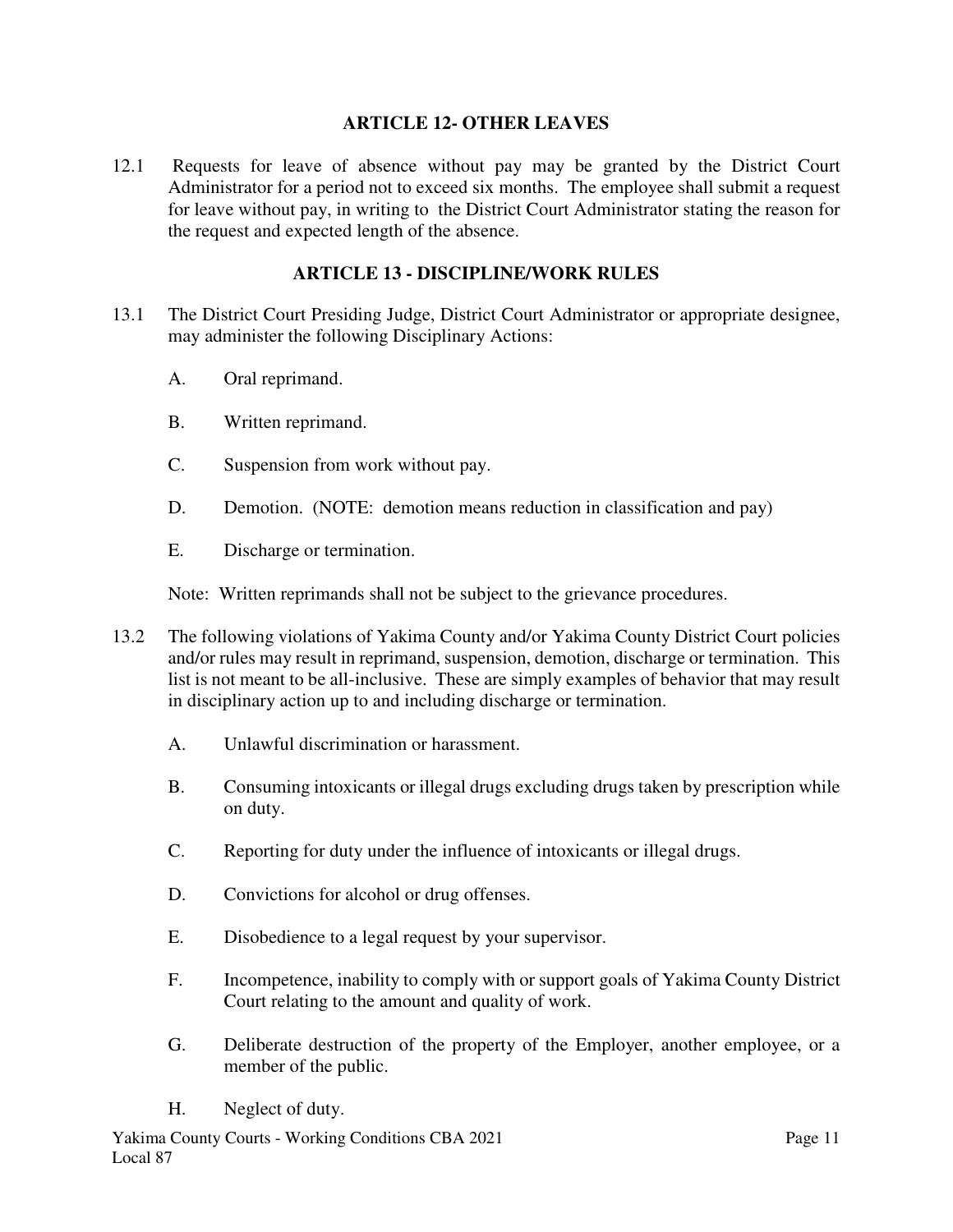- I. Violation of the Court Confidentiality Agreement.
- J. Unexcused discourtesy to the public.
- K. Refusal to comply with Court rules provided that such rules shall be posted in each department where they may be read by all employees.
- L. Disorderly conduct.
- M. Sleeping on duty.
- N. Giving or taking of a bribe of any nature.
- O. Failure to report for duty without a bona fide reason.
- P. Excessive absenteeism for any reason except illness while the employee is receiving sick leave or annual leave or is on approved leave of absence.
- Q. Borrowing or taking tools, equipment, or other property of the court for private or personal use. However, if such property may properly be loaned to members of the public, then it may be loaned to employees who follow the normal checkout procedure.
- R. Misuse of sick leave policies.
- S. Violation of No-Strike clause.
- T. Dishonesty or falsification of official county records.
- U. Abandonment of work post.
- 13.3 The disciplinary action taken depends upon the seriousness of the affected employee's conduct as determined by the District Court Presiding Judge, the District Court Administrator or appropriate designee. The disciplinary actions listed in 13.1 may be implemented without regard to the order indicated above. The District Court Presiding Judge, the District Court Administrator or appropriate designee may implement disciplinary action by way of written reprimand coupled with a suspension or it may be determined that the cause is of such a serious nature as to warrant a written reprimand and a suspension. Normally, disciplinary action will be administered in progressive fashion.
- 13.4 The District Court Presiding Judge, the District Court Administrator or appropriate designee may suspend, discharge or terminate an employee for just cause. The specified charges shall be made available to the employee in writing at the time the action is taken. An employee may not be suspended for more than thirty (30) working days.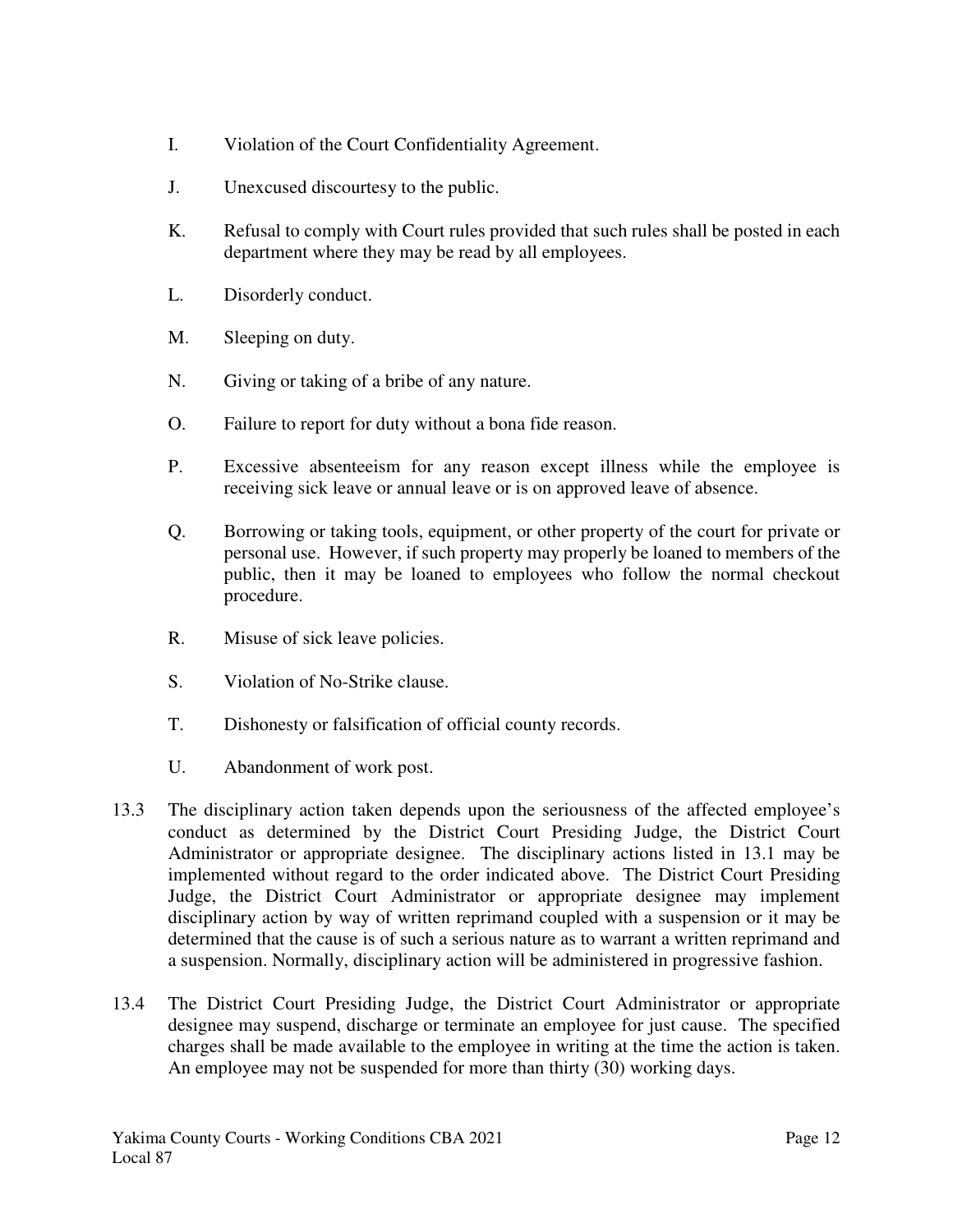- 13.5 When circumstances are such that the retention of the employee will likely result in disruption of Court programs, damage to, or loss of County property, or be injurious to the County employee, fellow employees or the services provided by the County, the District Court Presiding Judge, the District Court Administrator or appropriate designee may discharge or terminate the employee immediately. In such cases, the specified charges shall be made available to the employee in writing by the court no later than three working days after the action became effective.
- 13.6 Employees shall comply with all existing rules provided the rules are uniformly enforced and provided that reasonable notice has been given of the existence of the rule.
- 13.7 Employees shall be apprised of charges or complaints by a third party which management may consider damaging to the employee's work record. If management initiates formal disciplinary action, not including investigating action in response to third party allegations, specific information in the allegations shall be made available to the employee.
- 13.8 Administrative leave: At the discretion of District Court Presiding Judge, the District Court Administrator or appropriate designee, an employee may be placed on administrative leave pending investigation of allegations of misconduct, when the nature of the allegation compromises the ability of the employee to perform his/her duties. Employees on administrative leave shall receive base salary only. Such administrative leave is not disciplinary action and shall not be subject to the grievance process. If the charges are substantiated, disciplinary action will be taken in accordance with the nature of the offense. If the charges are unfounded, the employee will be restored to duty and provided a letter of exoneration.
- 13.9 Employees may request letters of reprimand be removed from files after two years, excluding suspensions, demotions and terminations, provided they were not issued in conjunction with other discipline, and provided that no discipline has been imposed since the letter was issued.

## **ARTICLE 14 - GRIEVANCE PROCEDURE**

- 14.1 It is the policy of the Yakima County District Court to treat all employees in a fair and equitable manner. Each employee of the Yakima County District Court will be provided an opportunity to resolve matters that the employee believes are unjust. Grievance procedure forms and instructions are available to each employee from Yakima County Human Resources Department. Employees have the right to present their grievances without fear of reprisal. Employees are strongly encouraged to follow the informal procedure detailed below.
- 14.2 Grievances: Any grievance or dispute which may arise between the parties, concerning the application meaning or interpretation of this Agreement or the application, interpretation or violation of rules and regulations and core values of Yakima County District Court, shall be settled in the following manner and any grievance settled in any of the steps, including the informal process found in this Article is final and binding. Written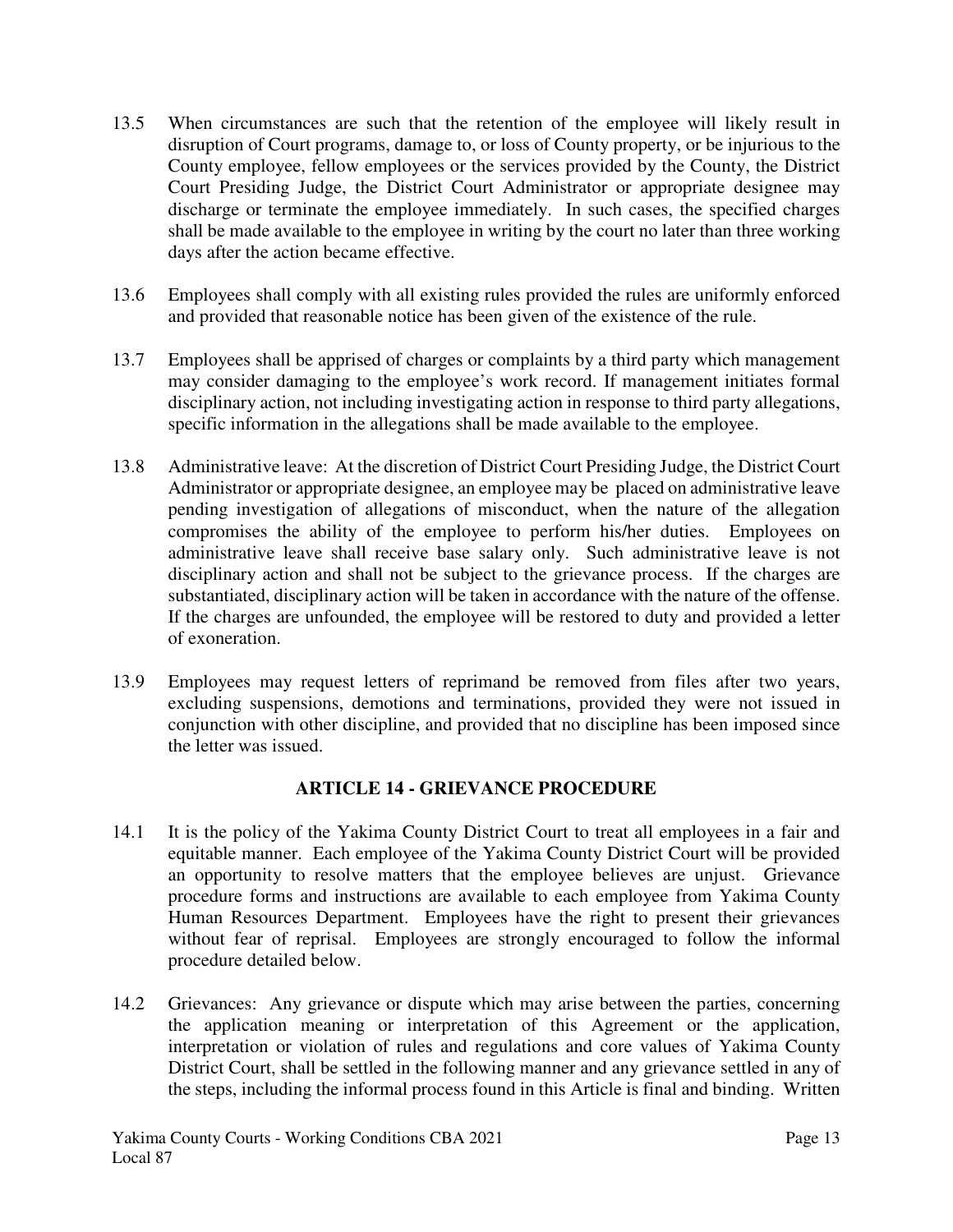reprimands shall not be subject to the grievance procedures. The parties may agree to extend any time limits contained in this Agreement in writing. Both parties agree that they will meet at each step of the grievance procedure, if necessary, in an attempt to reach settlement. Time frames specified in this Article may be waived by mutual agreement of the parties in writing.

Should the employee or Union fail to comply with the prescribed time frames, the grievance is resolved. Should the employer fail to respond within the prescribed time frames, the grievant or Union shall have the right to proceed to the next step.

All settlements reached in accordance with this Article at any step, shall be in writing and signed by the authorized representatives of the Union and employer.

- A. The alleged grievance must contain the following:
	- 1) The specific contract provision violated.
	- 2) The specific action(s) that occurred.
	- 3) The names of the employee(s) affected by the alleged contract violation.
	- 4) When the alleged violation occurred.
	- 5) The remedy sought.
- 14.3 Informal Procedure: Any grievance or dispute which may arise between the parties, including the application, meaning, or interpretation of this Agreement, shall be settled in the following manner.
	- A. Experience suggests that most conflicts and problems that arise in the workplace can be resolved informally, without invoking formal grievance procedures. Employees are encouraged to discuss the issue with the person with whom the problem has arisen. If a satisfactory solution is not forthcoming, the employee should then discuss the matter with their immediate supervisor. If the problem is not settled to the employee's satisfaction, the employee should then put the concerns in writing to the:
		- 1) Office Supervisor to facilitate resolution, rather than to file a formal grievance.
- 14.4 Formal Procedures: Occasionally, it is not possible to resolve a problem informally. In such cases, an employee may elect to file a formal grievance. The following steps must be taken in order to file a formal grievance. The timelines must be adhered to in order to preserve the employee's rights under this Article.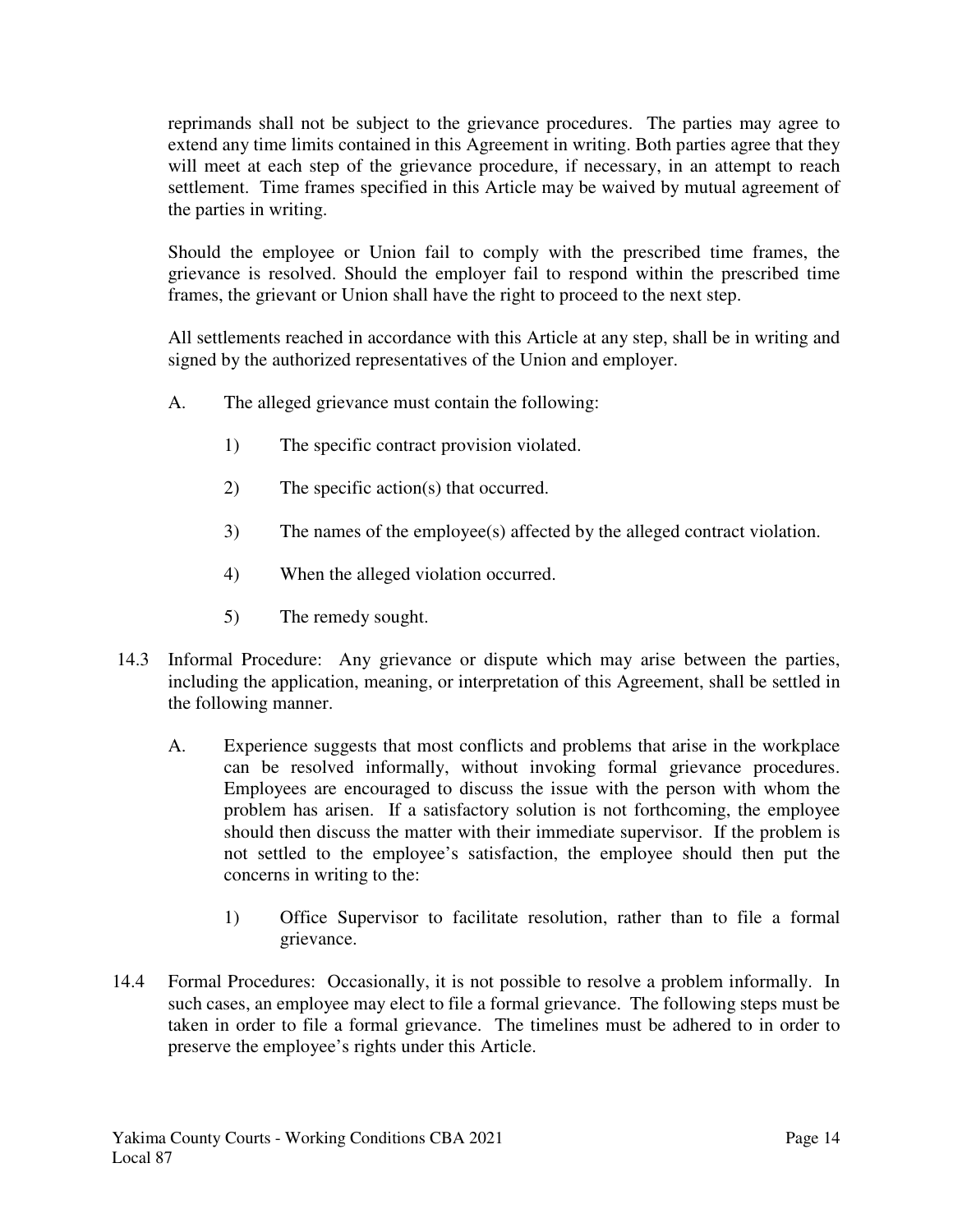STEP 1. Immediate Supervisor: The employee shall present the grievance or dispute in writing within ten (10) working days of the decision, action, or incident giving rise to the grievance to the employee's immediate supervisor. The written grievance shall state the parties involved, the action or decision being contested, any applicable policy, an explanation of why the action or decision is inappropriate, and the remedy sought. The primary involved parties shall receive a copy of the charge. The employee's supervisor shall respond to the employee in writing within thirty (30) calendar days.

STEP 2. District Court Administrator: If the grievance is not satisfactorily resolved, the employee shall submit an appeal in writing to the District Court Administrator within thirty (30) calendar days after receiving the response from the supervisor. The District Court Administrator shall respond to the employee in writing within thirty (30) calendar days.

STEP 3. Designated District Court Judge or Court Commissioner: If the grievance is not satisfactorily resolved at the District Court Administrator's level, the employee may appeal the matter to the designated District Court Judge or Court Commissioner appointed by the Presiding or Assistant Presiding Judge to hear the matter.

- 1. A written appeal shall be filed with the District Court Administrator (or the designee appointed by the Presiding Judges) within thirty (30) calendar days of receiving the response from the District Court Administrator (or the designee appointed by the Presiding Judges).
- 2. The Judge or Commissioner appointed to hear the grievance shall schedule a hearing within a reasonable time following the filing of the written appeal, but no more than thirty (30) calendar days from the date the grievance was received by the District Court Administrator at step 3.
- 3. The appointed Judge or Commissioner will conduct a hearing to determine the final Findings of Fact and Decision. At the conclusion of the hearing, but no later than thirty (30) calendar days from said hearing, the Judge or Commissioner hearing the grievance shall prepare a written decision which shall be final and binding on all parties. That final decision shall be forwarded to the Union and the grieving employee.

Paid Status: Grievant and witnesses who normally would be working during a grievance proceeding will be paid at their regular rate of pay by the employer. This will not include overtime.

Time Limitations: The prescribed time limits may be extended by mutual written agreement. The interpretation of "days" where work days is referenced within this Article is construed to be normal workdays (Monday through Friday) exclusive of official court holidays. Calendar days as reference in this Article is construed to mean consecutive days exclusive of official court holidays. Violations of time limits by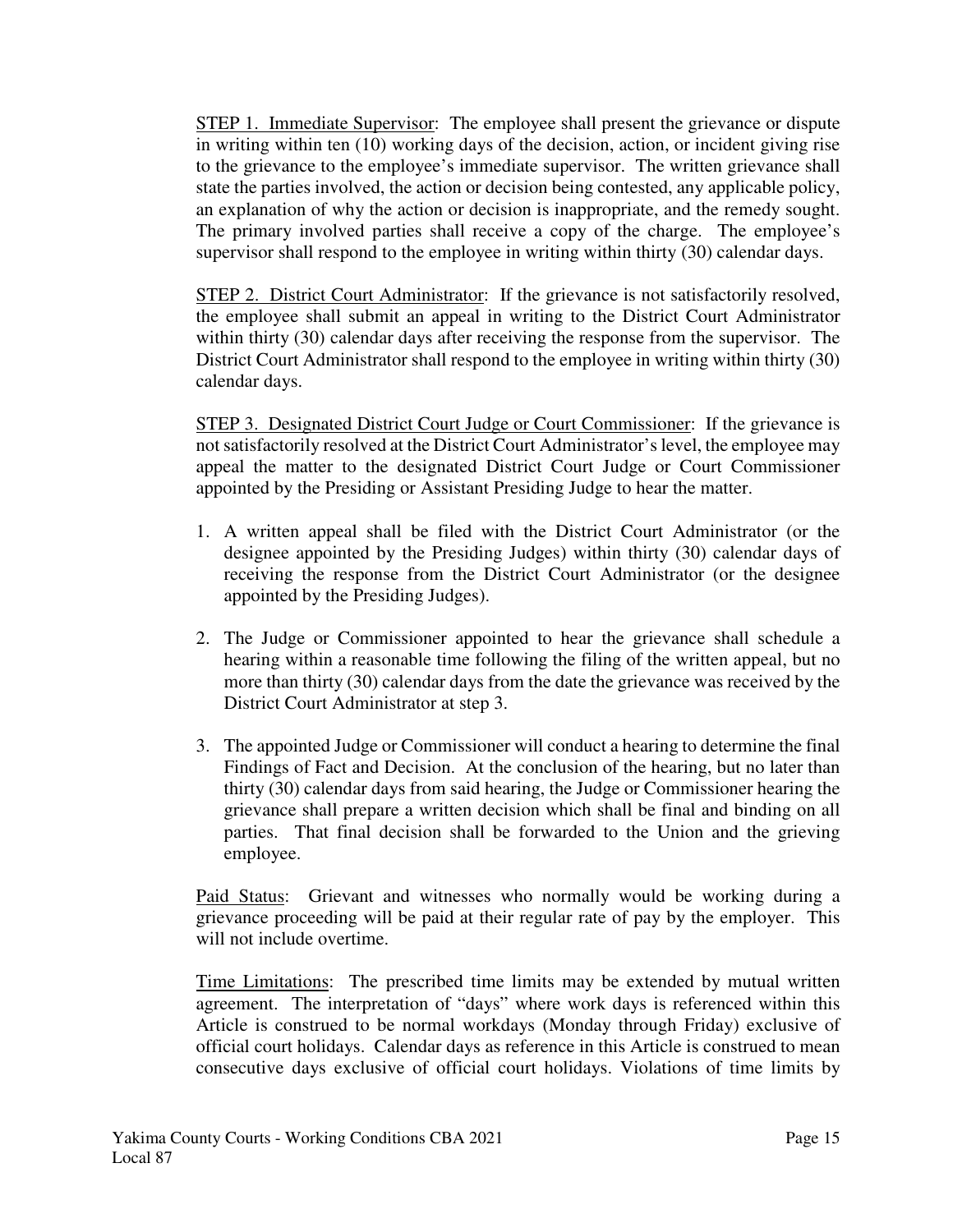management will result in a grievance being moved to the next step. Violations of time limits by employees will result in the grievance being forever waived and lost.

#### **ARTICLE 15 - SAVINGS**

15.1 Should any article, section, or portion thereof of this Agreement be held unlawful and unenforceable by any court of competent jurisdiction, such decision of the court shall apply only to the specific article, section or portion thereof directly specified in the decision; upon issuance of such a decision, the parties agree immediately to negotiate for a substitute for the invalidated article, section, or portion thereof.

#### **ARTICLE 16 - AMENDMENTS**

16.1 In the event either party desires to amend this Agreement, that party shall notify the other party, in writing, of the desire to so amend. The parties may mutually amend this Agreement, as provided for in Article 4 - Union/Management Relations. The notice shall set out in detail the amendment desired by specifying the exact language of any proposed modification of, or supplement to this Agreement, or the exact language of any provisions proposed to be deleted. The representatives of each party shall meet, within a reasonable time after such notice is given, for the purpose of negotiating with regard to such proposed amendment. Neither party is required during the term of this Agreement to agree to a change in this Agreement.

#### **ARTICLE 17 - ENTIRE AGREEMENT**

17.1 This document shall constitute the complete working conditions agreement by and between the parties and no other agreement and/or understandings, written or otherwise, prior to the signing of this Agreement shall be binding on the parties.

## **ARTICLE 18 - DURATION**

- 18.1 This Agreement shall be effective as of the first day following signature by both parties, and shall remain in full force and effect until December 31, 2021.
- 18.2 The terms and conditions of this Agreement shall remain in effect during the negotiation process and/or mediation; provided, however, if the parties are at an impasse, then either party may terminate this Agreement by written notice to the other party. It is understood and agreed that all expenditures contemplated within this Agreement must first meet all requirements and procedures pursuant to Washington State and/or Federal Statutory Laws as well as other pertinent underlying contracts, *i.e.,* insurance contracts and other existing contracts

*[Signature page follows.]*